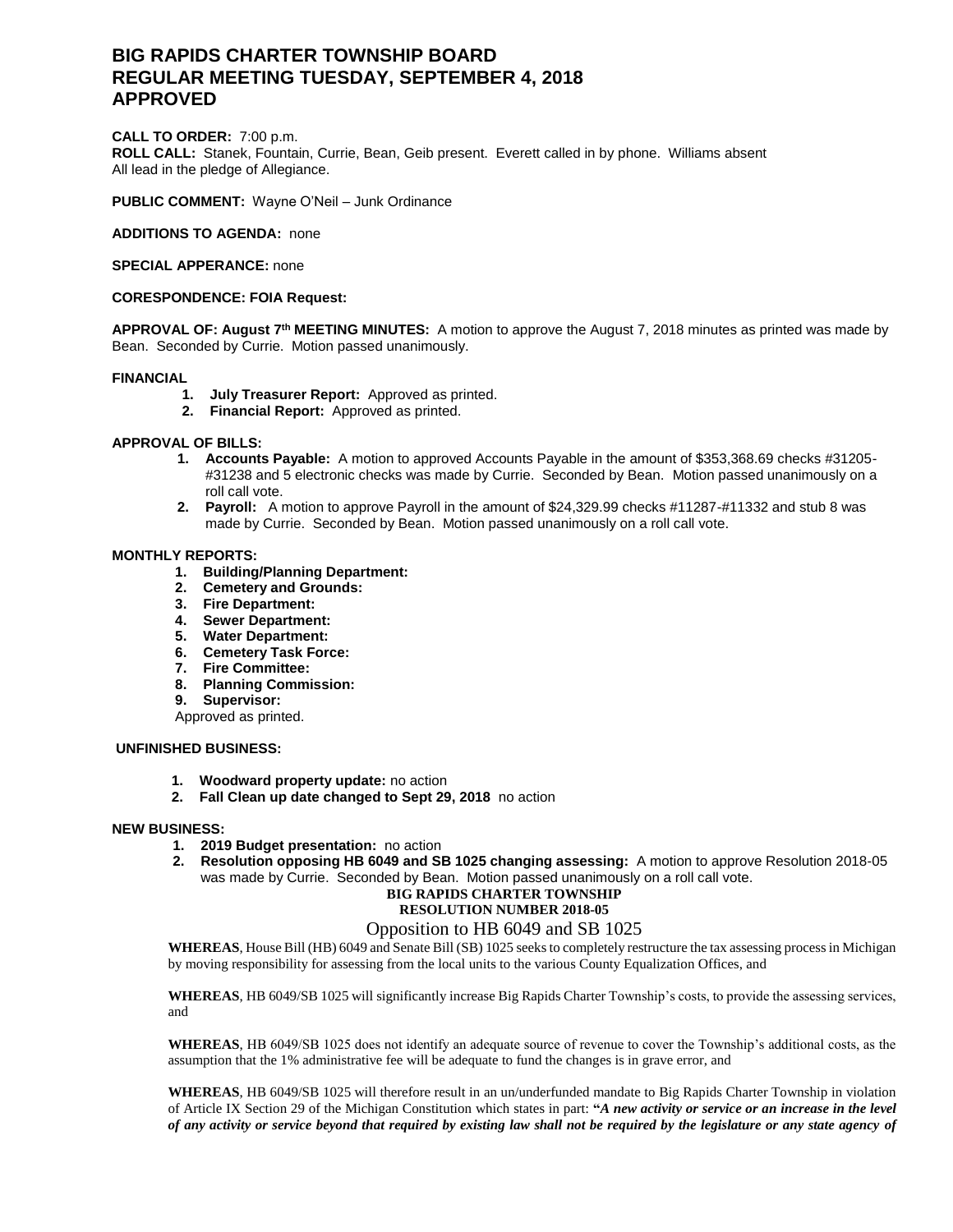*units of Local Government, unless a state appropriation is made and disbursed to pay the unit of Local Government for any necessary increased costs."*, and

**WHEREAS**, HB 6049/SB 1025 mandated changes to Boards of Review will not be attainable as written due to inadequate numbers of qualified volunteers to staff the Boards, and

**WHEREAS**, HB 6049/SB 1025 appears to be a solution in search of a problem that does not exist in Big Rapids Charter Township, or a one size fits all solution that will not in fact serve any jurisdiction well, now.

**THEREFORE BE IT RESOLVED THAT,** the Big Rapids Charter Township Board does hereby oppose HB 6049/SB 1025.

The foregoing resolution was offered by: Currie. Supported by Bean. Ayes: Currie, Bean, Geib, Everett, Fountain, Stanek. Nays: 0 Absent: Williams

#### RESOLUTION DECLARED ADOPTED.

 Rene Fountain, Township Clerk Charter Township of Big Rapids

#### STATE OF MICHIGAN )

 ) SS COUNTY OF MECOSTA )

 I, the undersigned, the duly qualified and acting Clerk of Charter Township of Big Rapids, Mecosta County, Michigan do hereby certify that the foregoing is a true and complete copy of a Resolution adopted by the Township Board at a regular meeting on September 4, 2018, the original of which is on file in my office. Public notice of said meeting was given pursuant to and in full compliance with Act No 267, Public Acts of Michigan, 1976 as amended, including in the case of a special or rescheduled meeting, notice by posting at least eighteen(18) hours prior to the time set for the meeting.

IN WITNESS WHEREOF, I have hereto affixed by official signature on this 4th day of September, 2018.

 $\overline{\phantom{a}}$  , and the contract of the contract of the contract of the contract of the contract of the contract of the contract of the contract of the contract of the contract of the contract of the contract of the contrac

Rene Fountain, Township Clerk

Charter Township of Big Rapids

- **3. IT Right renewal:** A motion to renew the IT Right Service contract from 10/01/2018-09/30/2019 in the amount of \$1,600.00 was made by Currie. Seconded by Geib. Motion passed unanimously on a roll call vote.
- **4. MCDC Support Request:** Jim Sandy President of MCDC discussed the services provided by the organization and the interest in the industrial park. A motion to support MCDC in the amount of \$4,000.00 for the calendar year 2018 was made by Bean. Seconded by Currie. Motion passed unanimously on a roll call vote.
- **5. Fire Department request for 2 sets of Turn Out Gear (\$6216.02):** A motion to approve 2 sets of turn-out gear in the amount of \$6,216.02 was made by Bean. Seconded by Currie. Motion passed unanimously on a roll call vote.
- **6. Request for support for Nawal's Liquor License:** A motion to approve Resolution 2018-06 was made by Currie. Seconded by Geib. Motion passed unanimously on a roll call vote.

# **BIG RAPIDS TOWNSHIP RESOLUTION NUMBER 2018-06**

At a regular meeting of the Big Rapids Charter Township Board called to order by William Stanek on September 4, 2018 at 7:00 p.m. the following resolution was offered by:

Moved by **Currie** and supported by **Geib**

that the application from **Nawal's Mediterranean Grille for a Class C or Tavern license**  to be located at: **14253 Northland Drive, Big Rapids, MI 49307.**

It is the consensus of this body that it **recommends** this application be considered for approval by the Michigan Liquor Control Commission.

If disapproved, the reasons for disapproval are: NA

) SS

Yeas: Currie, Geib, Bean, Everett, Fountain, Stanek. Nays: 0 Absent: Williams

RESOLUTION DECLARED ADOPTED.

Rene Fountain, Township Clerk

STATE OF MICHIGAN

COUNTY OF MECOSTA )

I, the undersigned, the duly qualified and acting Clerk of Big Rapids Charter Township, Mecosta County, Michigan do hereby certify that the foregoing is a true and complete copy of a Resolution adopted by the Township Board at a regular meeting on September 4, 2018 the original of which is on file in my office. Public notice of said meeting was given pursuant to and in full compliance with Act No 267, Public Acts of Michigan, 1976 as amended, including in the case of a special or rescheduled meeting, notice by posting at least eighteen (18) hours prior to the time set for the meeting.